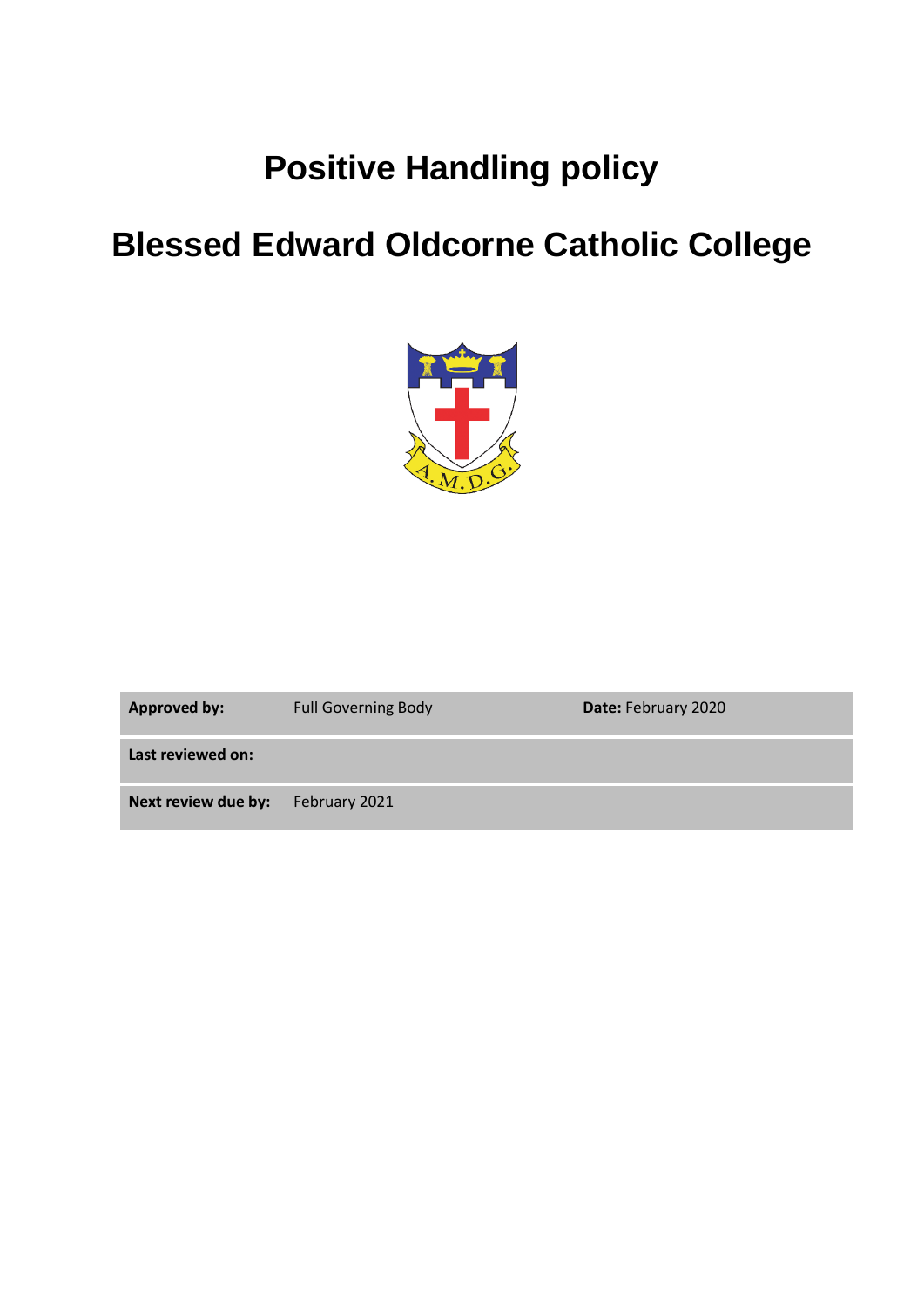## **Positive Handling Policy and the use of Restraint**

### **1. Introduction**

- 1.1. At Blessed Edward Oldcorne Catholic College we see God in everyone we meet. As a consequence of this students must at all times be treated with dignity and respect. However, the college is aware that circumstances may arise which mean a child has to be restrained. This policy clarifies how staff should act in these circumstances.
- 1.2. Physical restraint should only be used in exceptional circumstances ie. if the child's behaviour presents a danger to:
	- 1.2.1. The child him or herself
	- 1.2.2. Other people
	- 1.2.3. Serious damage to property
	- 1.2.4. The child is committing a criminal offence.
- 1.3. Physical restraint should be used only as a last resort ie. if dialogue and diversion have failed.
- 1.4. It should not be used to force compliance with staff instructions unless related to the above and must not be used as a form of punishment.
- 1.5. Physical restraint should not continue longer than necessary. As soon as it is safe to do so the restraint should be gradually relaxed.
- 1.6. The age and size of the child should be taken into consideration when applying restraint. Only the minimum amount of restraint to prevent injury or damage should be used.
- 1.7. Wherever possible the presence of another member of staff is advisable if restraint has to be used. This is particularly important where a male teacher has to restrain an adolescent girl.
- 1.8. If a child is intent on leaving the premises, teachers may use their physical presence to obstruct the exit and to remonstrate with the child. If these strategies are not successful, restraint may be used if (i) the circumstances described in point 1.2 are applicable or (ii) there is no responsible adult at home to take charge or at least inform.
- 1.9. Any incident involving the use of restraint should be reported, verbally to the headteacher/deputy headteacher immediately and this should be followed by a written report of the incident within 24 hours (see section 6).
- 1.10. The college is committed at all times to the highest standards in protecting and safeguarding the welfare of young people entrusted to its care.
- 1.11. As part of the ethos of the college, the staff and governors are committed to:
	- 1.11.1. Encouraging and supporting parents/cares/guardians and working in partnership with them;
	- 1.11.2. Listening to and valuing each individual child or young person;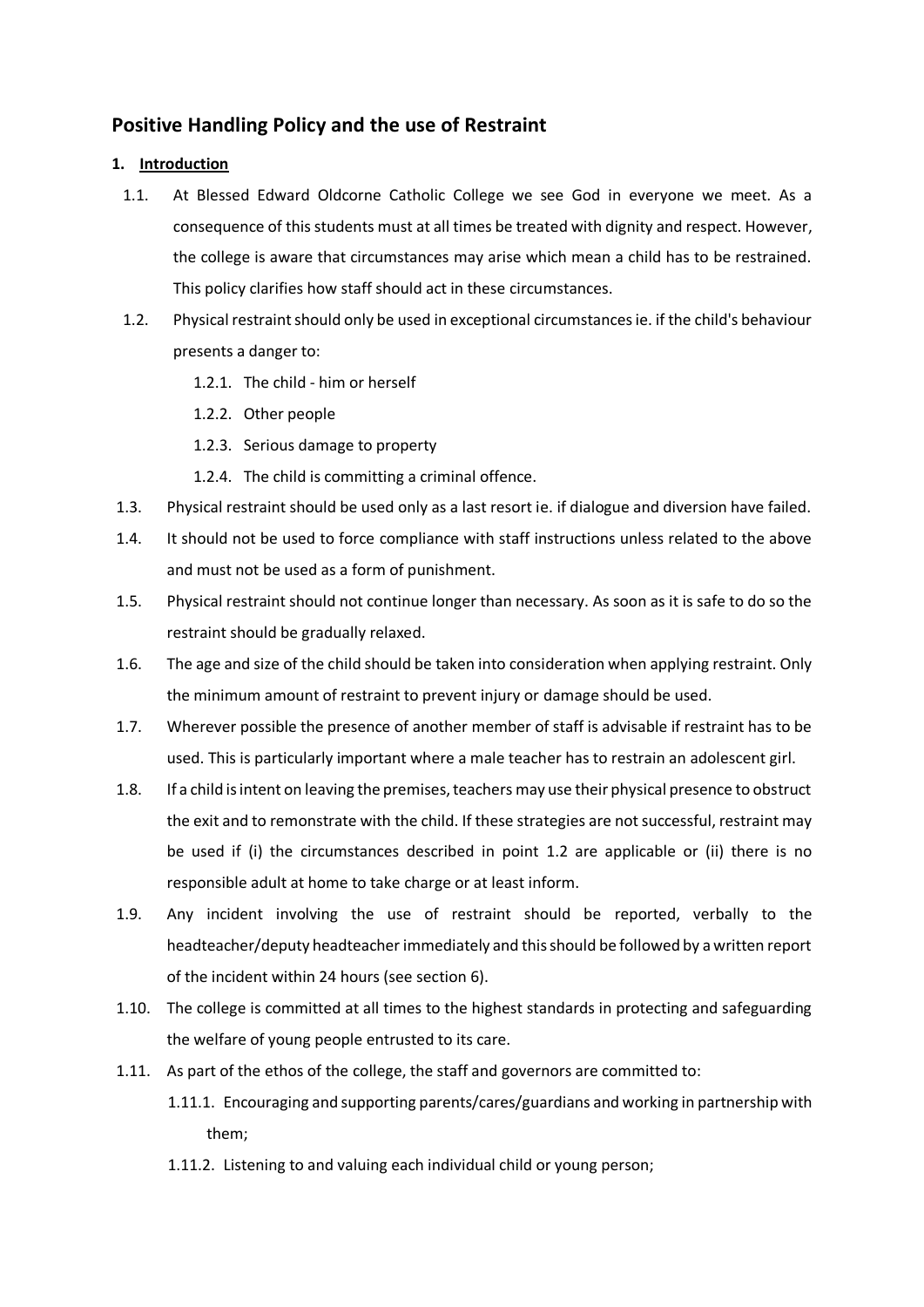- 1.11.3. Ensuring that all members of staff, full time and part time are properly trained and supported.
- 1.12. We recognise that some young people may not be able to control their reaction to events as well as others and at times may place themselves or others at risk through their uncontrolled behaviour. Within the college environment, by virtue of their day to day knowledge and contact with young people, staff are well placed to be able to intervene, support and protect these young people who are not able to control themselves.
- 1.13. The designated safeguarding lead will oversee any incident relating to the implementation of the college policy. In the case of this member of staff being absent, the relevant college leader will deputise for this role.
- 1.14. The college will help to develop better strategies for the management of young people's behaviour if they are identified as needing support to control their challenging behaviour in inappropriate contexts.
- 1.15. This policy acknowledges the legal duty to make reasonable adjustments for disabled children and children with special educational needs (SEN). Any force used on disabled or SEN children must both be in accordance with this policy and take into account the information and understanding of the needs of the pupil concerned.
- 1.16. Since the Children Act 1989, there has been a common misconception that any physical contact with a child is in some way unlawful. This is not true. First, everyone has the right to defend themselves against attack provided that a disproportionate degree of force is not used to do so. Secondly, any member of staff may intervene in an emergency if a student is at immediate risk of injury or on the point of inflicting injury on someone else. Thirdly, teachers retain the power to use 'reasonable force' in order to control or restrain students in the situations referenced at 1.2 above.
- 1.17. It is concerning this third category, where circumstances may be less extreme, that teachers have become uncertain about what they are entitled to do. The position is set out in section 93 of the Education and Inspections Act 2006.

#### 2. **The Legal Framework**

2.1. Section 93 of the Education and Inspections Act 2006 and the Department of Education's guidance on "Use of Reasonable Force: Advice for headteachers, staff and governing bodies" (2013) make it clear that a teacher may use such force as is 'reasonable in the circumstances' in order to prevent a student from doing - or continuing to do - any of the following: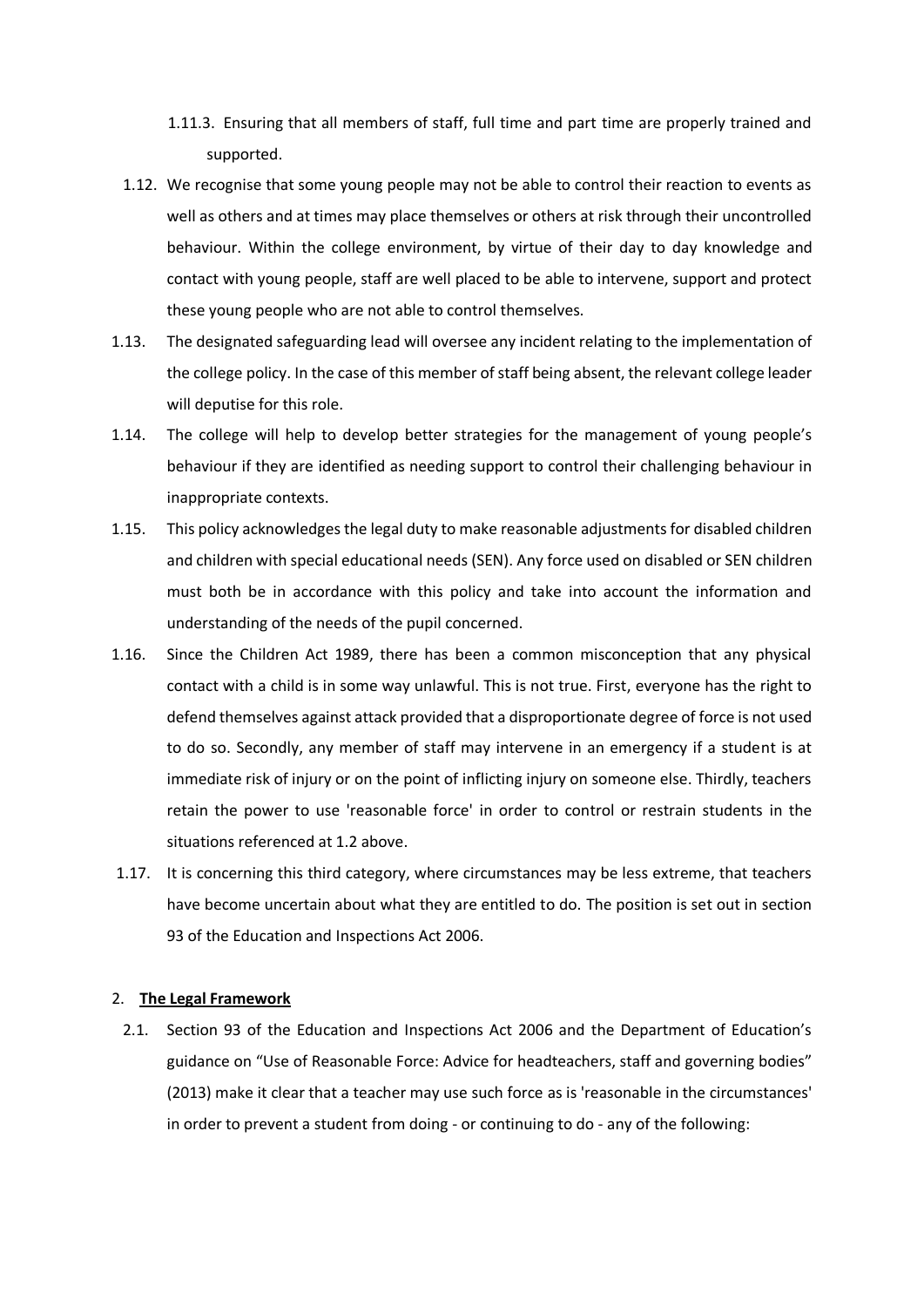- 2.1.1. committing a criminal offence (or, for children under the age of criminal responsibility, behaving in a way that would be an offence if they were older);
- 2.1.2. injuring themselves or others;
- 2.1.3. causing damage to property (including their own) or persons (including themselves);
- 2.1.4. engaging in behaviour prejudicial to maintaining good order and discipline at the college.
- 2.2. The legislation (s.93(3)) states that this only applies where a teacher is on the college premises or has lawful charge of the student elsewhere (e.g. on a field trip or other authorised out-ofcollege activity).
- 2.3. The legislation also applies to non-teaching staff who have been authorised by the Head teacher (on either a long or short term basis) to have control or charge of students (e.g. classroom assistants, care workers, midday supervisors, caretakers and voluntary helpers including parents put in charge of pupils on school trips).
- 2.4. **The DfE guidance sets out that 'reasonable force'** will be no more force than is need. The use of force is reasonable if it is proportionate to the consequences it is intended to prevent. Relevant considerations which must be taken into account:
	- 2.4.1. the use of force can be regarded as 'reasonable' only if all the particular circumstances warrant it - otherwise it is unlawful; therefore, physical force must not be used to prevent a trivial misdemeanour or in a situation that could clearly be resolved without it;
	- 2.4.2. the degree of force used must be in proportion to the circumstances of the incident and the seriousness of the behaviour (or the consequences it is intended to prevent); it should always be the minimum needed to achieve the desired result.
	- 2.4.3. Whether it is reasonable to use force, and in what degree, might also depend on the age, understanding and gender of the child. Any disability of special educational needs should also be carefully considered.
	- 2.5. Circumstances in which control or restraint may become necessary, for example:
		- 2.5.1. a student attacks a member of staff or another student;
		- 2.5.2. students are fighting;
		- 2.5.3. a student is engaged in, or about to commit, deliberate damage or vandalism to property;
		- 2.5.4. a student is causing, or at risk of causing, injury or damage by accident (e.g. by rough play or the misuse of dangerous materials/objects);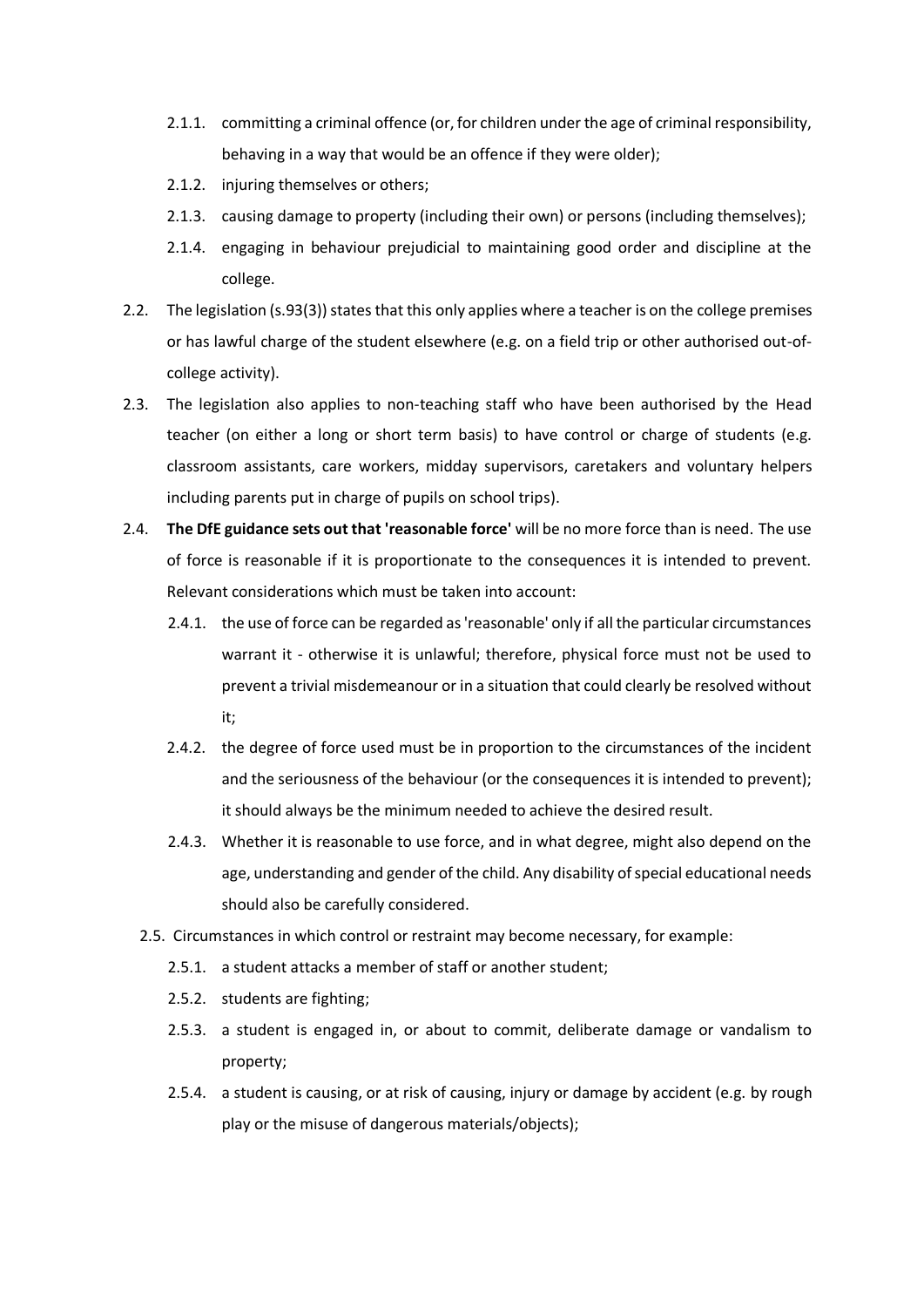- 2.5.5. a student is running on a corridor or stairway in a way which might cause an accident or injury;
- 2.5.6. a student persistently refuses to obey an order to leave the classroom;
- 2.5.7. a student is behaving in a way that is seriously disrupting a lesson;
- 2.5.8. a student absconds from a class or tries to leave the college and could be at risk if not kept there.

#### **3. Practical considerations**

- 3.1. **Before intervening physically**, a teacher should where practicable tell the student to stop misbehaving and what will happen if she/he does not. The teacher should attempt to communicate with the student throughout the incident and make it clear that physical restraint, if used, will stop as soon as it ceases to be necessary.
- 3.2. **A teacher should not intervene without help** (except in an emergency), for example when dealing with an older or physically large student, or more than one student, or if she/he might be at risk of injury. In these circumstances, she/he should remove other students who might be at risk and summon help from colleagues (or, where necessary, the police). The teacher should inform the student(s) that she/he has sent for help and, until this arrives, attempt to verbally defuse the situation or prevent it from escalating.
- 3.3. **Teachers should take a calm, measured approach to a situation**, and never give the impression that they have lost their temper, or are acting out of anger, frustration or to punish the student.

#### **4. The application of force**

- 4.1. **The DfE guidance suggests physical intervention can take many forms such as:** 
	- 4.1.1. physically interposing between students or blocking a student's path;
	- 4.1.2. leading a student by the arm;
	- 4.1.3. (in extreme circumstances) restraining pupils.
- 4.2. Teachers should always avoid touching or holding a student in a way that might be considered indecent.
- 4.3. **In exceptional circumstances, where there in an immediate risk of injury**, (e.g. to prevent a student running onto a busy road, hitting someone or throwing something) staff may need to take the necessary action that is consistent with the concept of 'reasonable force'.
- 4.4. **Teachers must seek to avoid acting in a way that might reasonably be expected to cause injury**, for example by: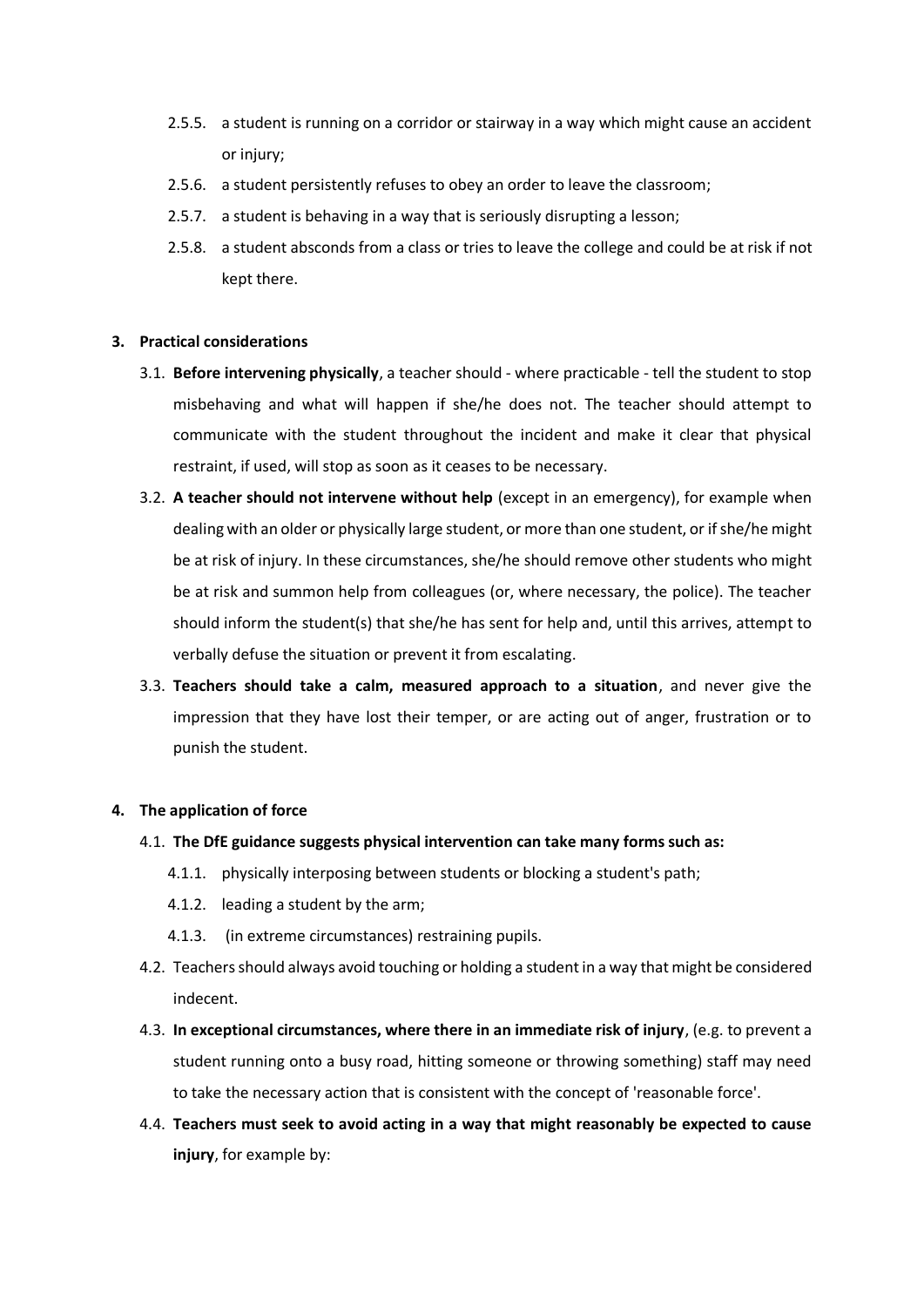- 4.4.1. holding a student around the neck or in any way that might restrict breathing;
- 4.4.2. slapping, punching, kicking, tripping or forcing limbs against a joint;
- 4.4.3. holding or pulling a student by the hair;
- 4.4.4. holding a student face down on the ground; or
- 4.4.5. touching or holding a student in a way that might be considered indecent.
- 4.5. The following physical restraint 'holds' should never be used:
	- 4.5.1. the 'seated double embrace' which involves two members of staff forcing a person into a sitting position and leaning them forward, while a third monitors breathing;
	- 4.5.2. the 'double basket-hold' which involves holding a person's arms across their chest;
	- 4.5.3. the 'nose distraction technique' which involves a sharp upward jab under the nose.
- 4.6. **Where the risk is not so urgent**, the teacher should:
	- 4.6.1. consider carefully whether and if so when physical intervention is right;
	- 4.6.2. always attempt to deal with the situation through strategies other than force;
	- 4.6.3. use force only when other methods have failed.
- 4.7. A key issue is establishing good order, and so any action which could exacerbate the situation should be avoided. The age and level of understanding of the student is very relevant in these circumstances. Physical intervention to enforce compliance with staff instructions is likely to be increasingly inappropriate with older students. It should never be used as a substitute for good behavioural management.

#### **5. Recording incidents**

- 5.1. **Immediately following an incident where force is used** the colleague involved should tell the designated safeguarding lead or head teacher, and then provide a written report as soon as possible afterwards and within 24 hours. This may help to prevent any misunderstandings, and will be helpful should there be a complaint.
- 5.2. **Parents will be informed of the incident**, and given the opportunity to discuss it. The head teacher/designated safeguarding lead will decide whether parents should be told immediately, or at the end of the college day, and whether they should be informed orally or in writing.

## 6. **The possibility of a complaint**

6.1. The use of force might lead to an investigation either under disciplinary procedures or child protection procedures with the possibility of a disciplinary hearing, a criminal prosecution or a civil action.